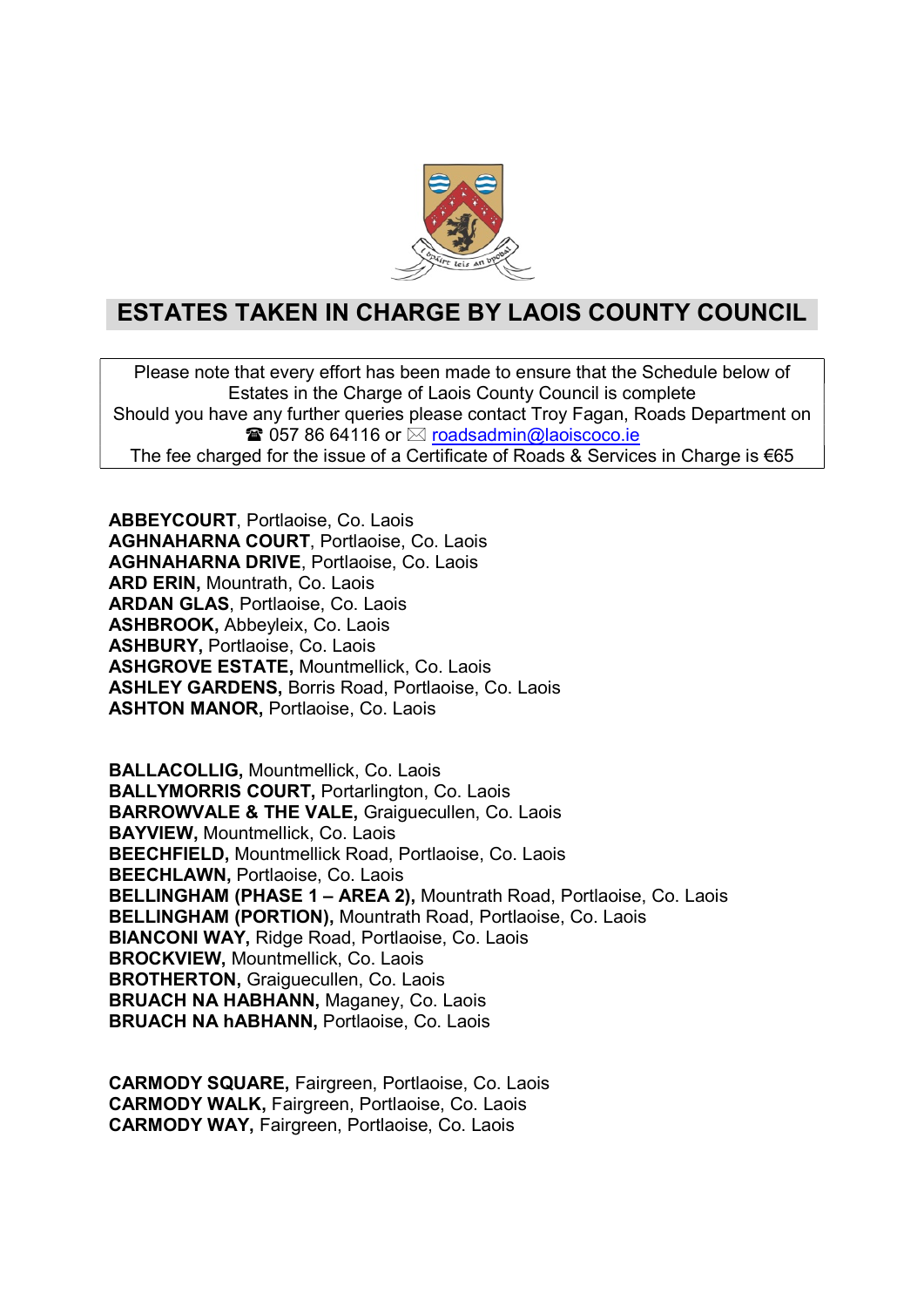CARRICK HILL, Portlaoise, Co. Laois CARRIGLEA, Killenard, Co. Laois CASTLE AVENUE (28), Kilminchy, Portlaoise, Co. Laois CASTLE CLOSE (7), Kilminchy, Portlaoise, Co. Laois CASTLE DRIVE (20), Kilminchy, Portlaoise, Co. Laois CASTLE MEWS (21), Kilminchy, Portlaoise, Co. Laois CASTLE WAY (25), KILMINCHY, Portlaoise, Co. Laois CASTLEGATE, Portarlington, Co. Laois CHANTIERE GATE, Portlaoise, Co. Laois CHURCHFIELD COURT, Castletown, Co. Laois CLARNEY HALL, Rathdowney, Co. Laois CLODIAGH WAY, Clonaslee, Co. Laois CLOGHANE ESTATE (with the exception of the watermain) CLUININ, Mountrath, Co. Laois COIS NA HABHANN, Portlaoise, Co. Laois COLLEGE AVENUE, Mountmellick, Co. Laois COLLIERS COURT, Portlaoise, Co. Laois COLLIERS LANE (LOWER), Portlaoise (21), Co. Laois COLLIERS VIEW, Portlaoise, Co. Laois COOTE STREET, Portlaoise, Co. Laois CORRIG GLEN, Portarlington, Co. Laois CORRIG LODGE, Portarlington, Co. Laois COSBY AVENUE, Fairgreen, Portlaoise, Co. Laois CRANN NUA, Portarlington, Co. Laois CRAYDON COURT, Portlaoise, Co. Laois

DAVITT COURT, Mountmellick, Co. Laois DE VESCI COURT, Fairgreen, Portlaoise, Co. Laois DEREVALD, Durrow, Co. Laois DERRYWOOD ESTATE, Kilkenny Road, Durrow, Co. Laois DOIREANN ALAINN, Ballylinan, Co.Laois DR. MURPHY PLACE, Portlaoise, Co. Laois DUN MASC, Dublin Road, Portlaoise, Co. Laois

ELM LAWN, Portlaoise, Co. Laois ERKINA WOOD, Rathdowney, Co. Laois ERKINDALE COURT, Rathdowney, Co. Laois ERKINDALE DRIVE, Durrow, Co. Laois ESKER GATE, Mountmellick, Co. Laois ESKER HILLS, Portlaoise, Co. Laois

FIELBROOK, Portlaoise, Co. Laois FOREST PARK AVENUE (roads and services fronting 1 -8), Portlaoise, Co. Laois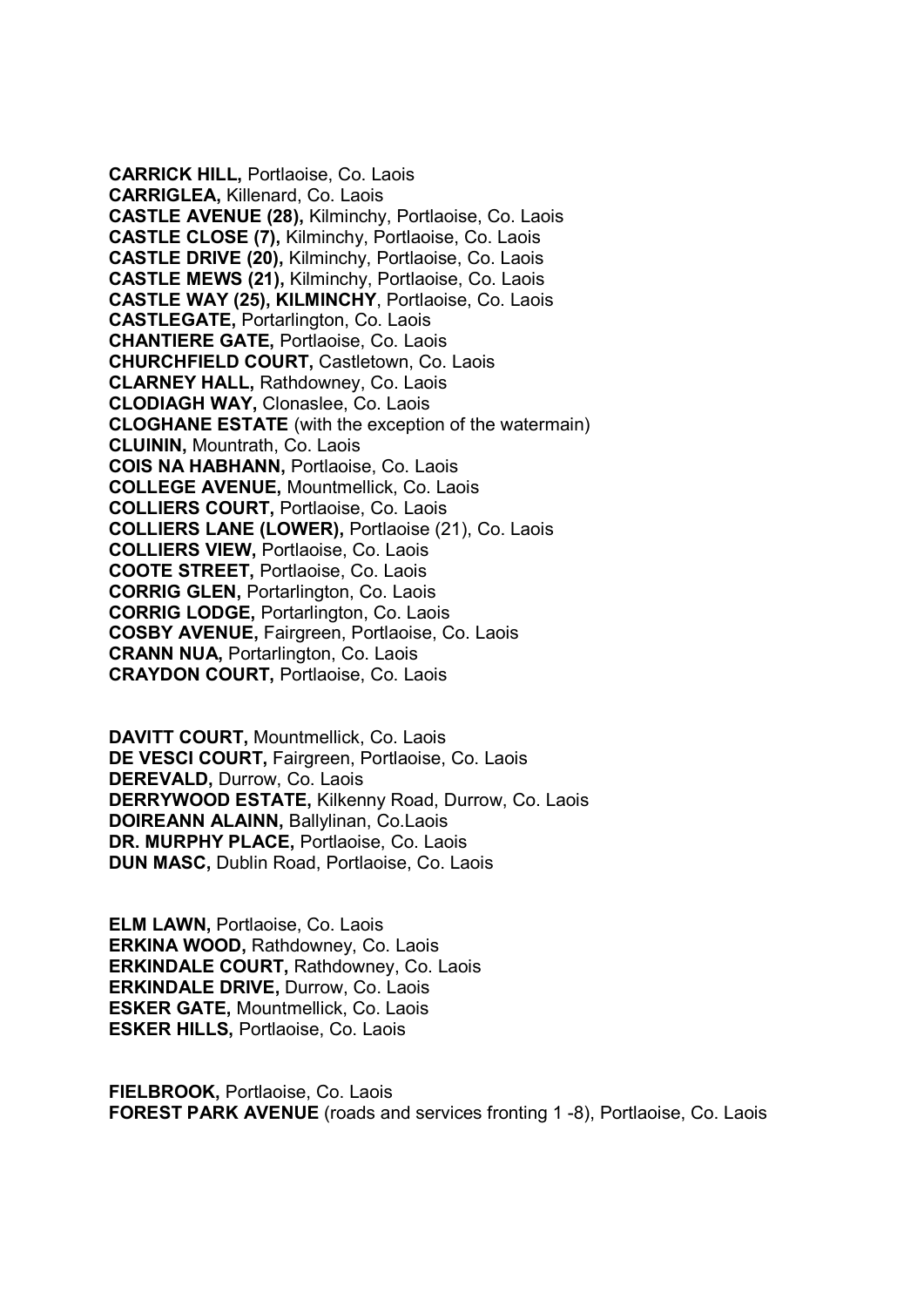FOREST PARK, Borris Great, Portlaoise, Co. Laois FOREST PARK, Borris Road, Portlaoise, Co. Laois FOXCROFT AVENUE, Portarlington, Co. Laois FRUITHILL COURT, Graiguecullen, Co. Laois FRUITHILL MANOR, Graiguecullen, Co. Laois

GANDON CLOSE, Portlaoise, Co. Laois GLEN BARROW, Portlaoise, Co. Laois GLEN NA GLAISE, Ballyroan, Co. Laois GLENALL, Borris-in-Ossory, Co. Laois GLENBROOK, Ballyroan, Co. Laois GLENDOWNS, Portlaoise, Co. Laois GLENKEEN CRESCENT, Fairgeen, Portlaoise, Co. Laois GLENKEEN PARK, Fairgreen, Portlaoise, Co. Laois GLENLAHAN, Portlaoise, Co. Laois GLENREGAN, Portlaoise, Co. Laois GLENSIDE, Portlaoise, Co. Laois GRAIGUEAVERN LODGE, Ballybrittas, Co. Laois. GRALLOW WOOD, Abbeyleix, Co. Laois GRENVILLE, Dublin Road, Portlaoise, Co. Laois GROVE PARK ESTATE, Mountmellick, Co. Laois

HAWTHORN DRIVE, Portlaoise, Co. Laois HEATHERHILLS, Graiguecullen, Co. Laois HEATHFIELDS (8 – 15), Dublin Road, Portlaoise, Co. Laois HEYWOOD VILLAGE, Ballinakill, Co. Laois HIGGINS PARK, Fairgreen, Portlaoise, Co. Laois HIGHFIELD MEADOWS, Borris Road, Portlaoise, Co. Laois

IMLEACH, The Swan, Co. Laois

JESSOP COURT, Portlaoise, Co. Laois Jessop Street, Portlaoise, Co. Laois

KILLEEN GARDENS, Maganey, Co. Laois KILMINCHY AVENUE (14), Kilminchy, Portlaoise, Co. Laois KILMINCHY CLOSE (11), Kilminchy, Portlaoise, Co. Laois KILMINCHY PLACE (11), Kilminchy, Portlaoise, Co. Laois KILNACOURT WOODS, Portarlington, Co. Laois KILTEALE AVENUE, Dublin Road, Portlaoise, Co. Laois KNOCKIEL DRIVE, Rathdowney, Co. Laois KNOCKNAMOE LANE, Abbeyleix, Co. Laois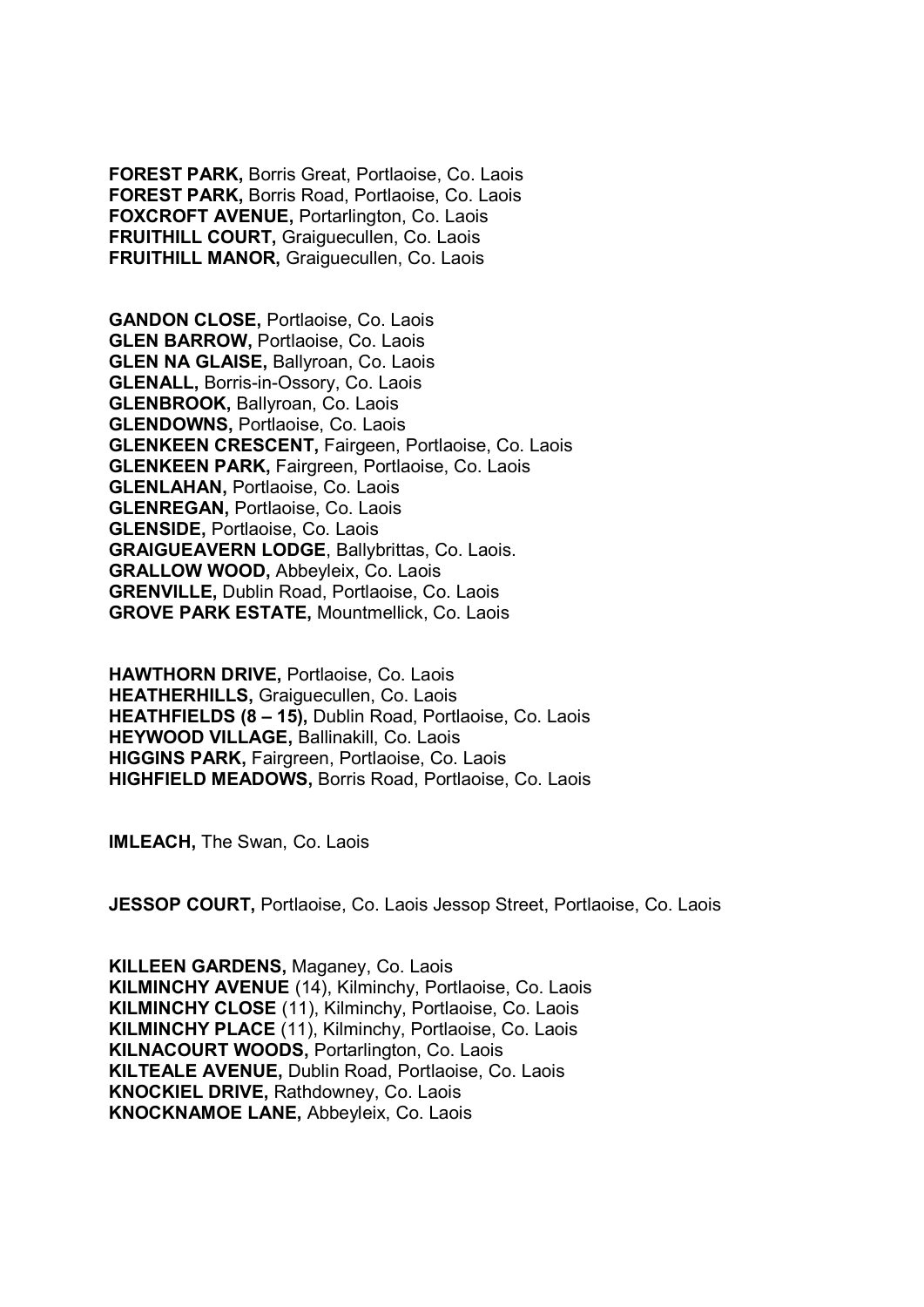KYLEBROOK ESTATE, Abbeyleix Road, Portlaoise, Co. Laois KYLEKIPROE ESTATE, Portlaoise, Co. Laois

LAKE AVENUE (24), Kilminchy, Portlaoise, Co. Laois LAKE DRIVE (24), Kilminchy, Portlaoise, Co. Laois LAKE WAY (11), Kilminchy, Portlaoise, Co. Laois LAUREL GROVE, Graiguecullen, Co. Laois LIME TREE AVENUE (3), Kilminchy, Portlaoise, Co. Laois LIOGARD, Portlaoise, Co. Laois LOUGH GATE, Portarlington, Co. Laois LYNDEN COURT, Portlaoise, Co. Laois

MANOR COURT, Mountmellick, Co. Laois MANOR GROVE, Mountmellick, Co. Laois MASSLOUGH MEADOWS, Ballinakill, Co. Laois MELL STREET, Kilminchy, Portlaoise, Co. Laois MILL COURT, Borris-in-Ossory, Co. Laois MILL LANE, Mountrath, Co. Laois MINERS WALK, Crettyard, Co. Laois MONACLEAR, Ballinakill, Co. Laois MOANBAUN CLOSE, Mountrath, Co. Laois MOUNT CLARE, Graigueullen, Co. Laois MOUNTAIN VIEW, Borris-in-Ossory, Co. Laois

NEW LINE CLOSE, Mountrath, Co. Laois NEWPARK, Portlaoise, Co. Laois

OAK GLEN, Stradbally, Co. Laois OAKLAWN, Portlaoise, Co. Laois OAKLEAF CRESCENT, Portlaoise, Co. Laois OAKLEY CRESCENT, Graiguecullen, Co. Laois OSSORY COURT, Portlaoise, Co. Laois

RADHARC NA SLEIBHTE, Mountrath, Co. Laois RADHARCH ALAINN, Arles, Co. Laois RAHIN TOWERS, Ballylinan, Co. Laois RAHIN WOOD, Ballylinan, Co.Laois RAILWAY MEWS, Portarlington, Co. Laois RATH GAILINE, Borris Road, Portlaoise, Co. Laois RATHEVAN, Portlaoise, Co. Laois RINUCCINI, Dublin Road, Portlaoise, Co. Laois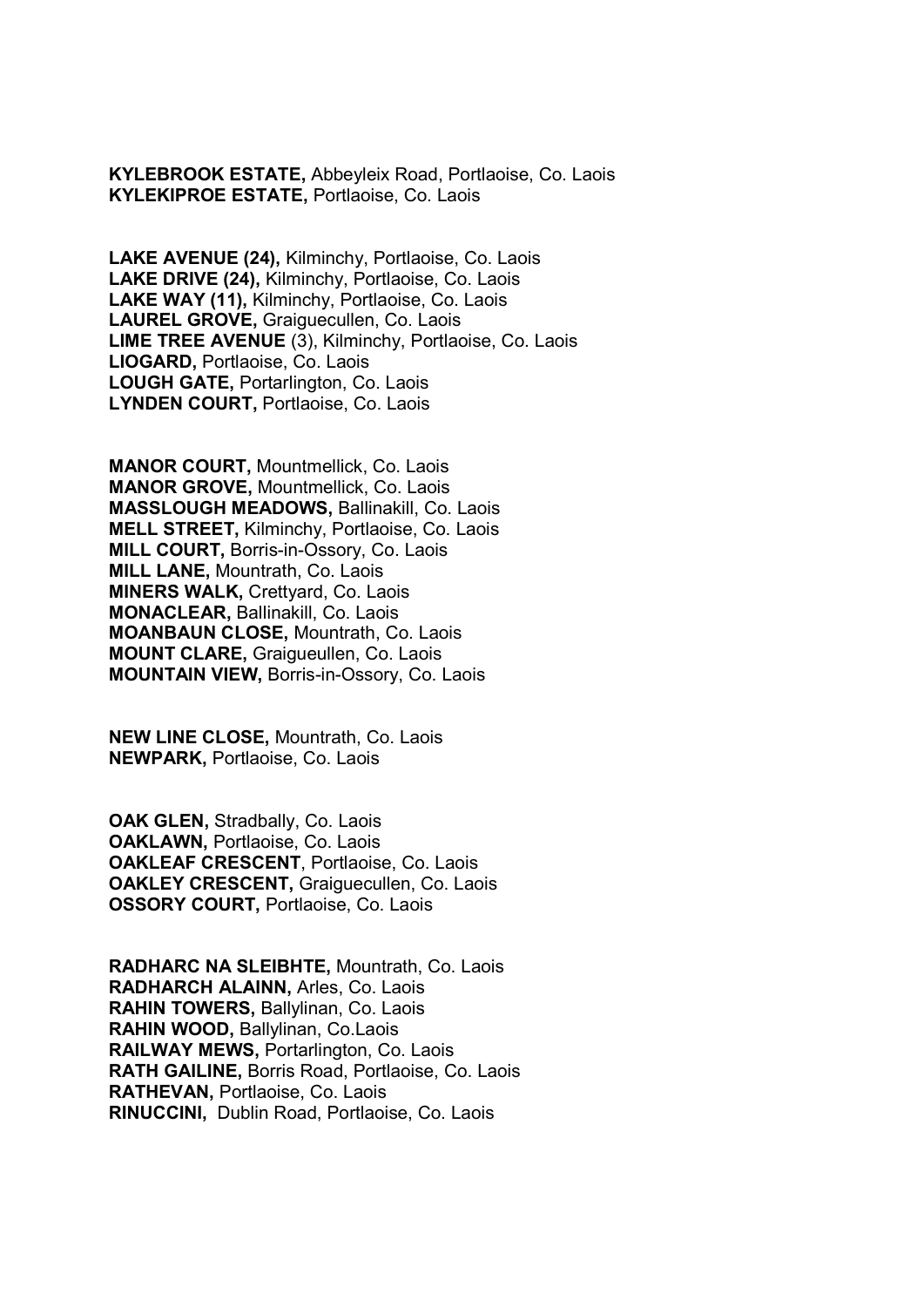ROCHFORT MANOR, Crosneen, Co. Laois ROCKDALE, Mountrath Road, Portlaoise, Co. Laois ROCKVIEW, Mountrath Road, Portlaoise, Co. Laois ROSELAWN, Portlaoise, Co. Laois ROSSDARRAGH GLEN, Borris Road, Portlaoise, Co. Laois ROSSDARRAGH, Borris Road, Portlaoise, Co. Laois ROSSVALE COURT, Mountmellick Road, Portlaoise, Co. Laois ROSSVALE, Mountmellick Road, Portlaoise, Co. Laois ROYAL COURT, Borris-in-Ossory, Co. Laois

SEAN DOIRE, Durrow, Co.Laois **SESKIN COURT, Portarlington, Co. Laois** SILVERWOOD, Mountmellick, Co. Laois SLÍ NA MONA, Portarlington, Co. Laois SPINDLEWOOD, Graiguecullen, Co. Laois SPRINGHILL COURT, Graiguecullen, Co. Laois **STATION COURT, Portarlington, Co. Laois** STATION GROVE, Portarlington, Co. Laois ST. FINTAN'S TERRACE, Durrow, Co. Laois SUMMERHILL, Portlaoise, Co. Laois

THE BEECHES, (Roads & Services fronting 1-34), Portlaoise, Co. Laois THE CROSS OF NEWTOWN, Ballyroan, Co. Laois THE DOWNS, Stradbally Road, Portlaoise, Co. Laois THE FAIRWAYS, Abbeyleix, Co. Laois THE GLEBE, Church Road, Stradbally, Co. Laois THE GRANGE, Borris Road, Portlaoise, Co. Laois THE HERMITAGE, (Phase I & II), Portlaoise, Co. Laois THE PINES, (Roads & Services fronting 28-39), Portlaoise, Co. Laois THE PINES, Crossneen, Carlow, Co. Laois THE POPLARS, (Roads & Services fronting 28-39), Portlaoise, Co. Laois THE TILES, Abbeyleix, Co. Laois THE VILLAGE, Ballylinan, Co. Laois THE VILLAGE, Mountmellick Road, Portlaoise, Co. Laois THE WILLOWS, (Roads & Services fronting 1-33), Portlaoise, Co. Laois THORNBERRY, Abbeyleix, Co. Laois TRIOGUE MANOR, Portlaoise, Co. Laois

WALLIS STREET, Mountrath, Co. Laois WESTLANDS, Portlaoise, Co. Laois WHITEFIELDS, Station Road, Portarlington, Co. Laois WOLFE TONE COURT, Wolfe Tone Street, Mountmellick, Co. Laois WOODGROVE & WOODGROVE LAWNS, Portlaoise, Co. Laois